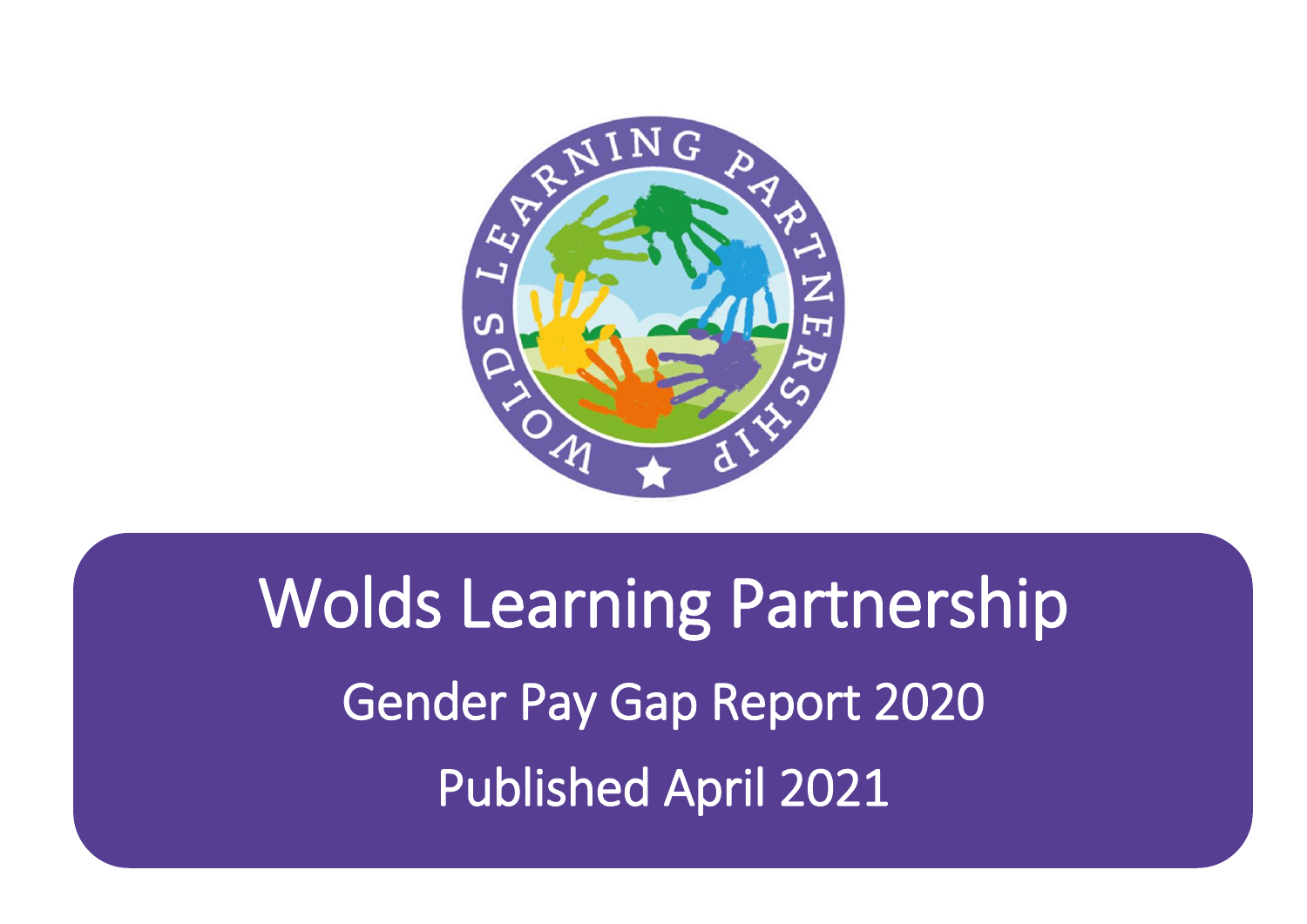All employers are required to report and publish their gender pay gap information each year, where they have a headcount of 250 or more staff on their snapshot date.

Wolds Learning Partnership falls into this category as at  $31<sup>st</sup>$  March 2020 (snapshot date).

At this time the MAT comprised of 4 schools:

- Melbourne Primary School
- Pocklington Junior School
- Stamford Bridge Primary School
- Woldgate School & Sixth Form

Due to the impact of COVID 19, reporting must take place by 5<sup>th</sup> October 2021.

| <b>Wolds Learning Partnership - Gender Pay Gap Report</b>                       |                                                  |                                                             |                                                                    |                                                          |  |  |  |  |
|---------------------------------------------------------------------------------|--------------------------------------------------|-------------------------------------------------------------|--------------------------------------------------------------------|----------------------------------------------------------|--|--|--|--|
| Snapshot date                                                                   | 31 <sup>st</sup> March 2020                      |                                                             |                                                                    |                                                          |  |  |  |  |
| No. of Employees                                                                | 250 to 499                                       |                                                             |                                                                    |                                                          |  |  |  |  |
|                                                                                 | Difference in mean and median hourly rate of pay |                                                             |                                                                    |                                                          |  |  |  |  |
|                                                                                 |                                                  | Difference in the mean hourly rate                          | Difference in the median hourly rate                               |                                                          |  |  |  |  |
| Pay gap % difference male to<br>female                                          | 28.6%                                            |                                                             | 53.2%                                                              |                                                          |  |  |  |  |
|                                                                                 | Proportion of women in each pay quartile         |                                                             |                                                                    |                                                          |  |  |  |  |
|                                                                                 | Quartile 1<br>Lower hourly<br>paid quarter       | <b>Quartile 2</b><br>Lower middle<br>hourly paid<br>quarter | <b>Quartile 3</b><br><b>Upper middle</b><br>hourly paid<br>quarter | <b>Quartile 4</b><br><b>Upper hourly</b><br>paid quarter |  |  |  |  |
| <b>Females Employees</b><br>(% of females to all employees<br>in each quartile) | 85.5%                                            | 92.6%                                                       | 80.9%                                                              | 63.2%                                                    |  |  |  |  |
| <b>Males Employees</b><br>(% of females to all employees<br>in each quartile)   | 14.5%                                            | 7.4%                                                        | 19.1%                                                              | 36.8%                                                    |  |  |  |  |
| Proportion of male and female employees who were paid bonus pay                 |                                                  |                                                             |                                                                    |                                                          |  |  |  |  |
| Female employees<br>(% paid a bonus compared to<br>all female employees)        | $N/A$ – no bonus payments were made              |                                                             |                                                                    |                                                          |  |  |  |  |
| Male employees<br>(% paid a bonus compared to<br>all male employees)            | $N/A$ – no bonus payments were made              |                                                             |                                                                    |                                                          |  |  |  |  |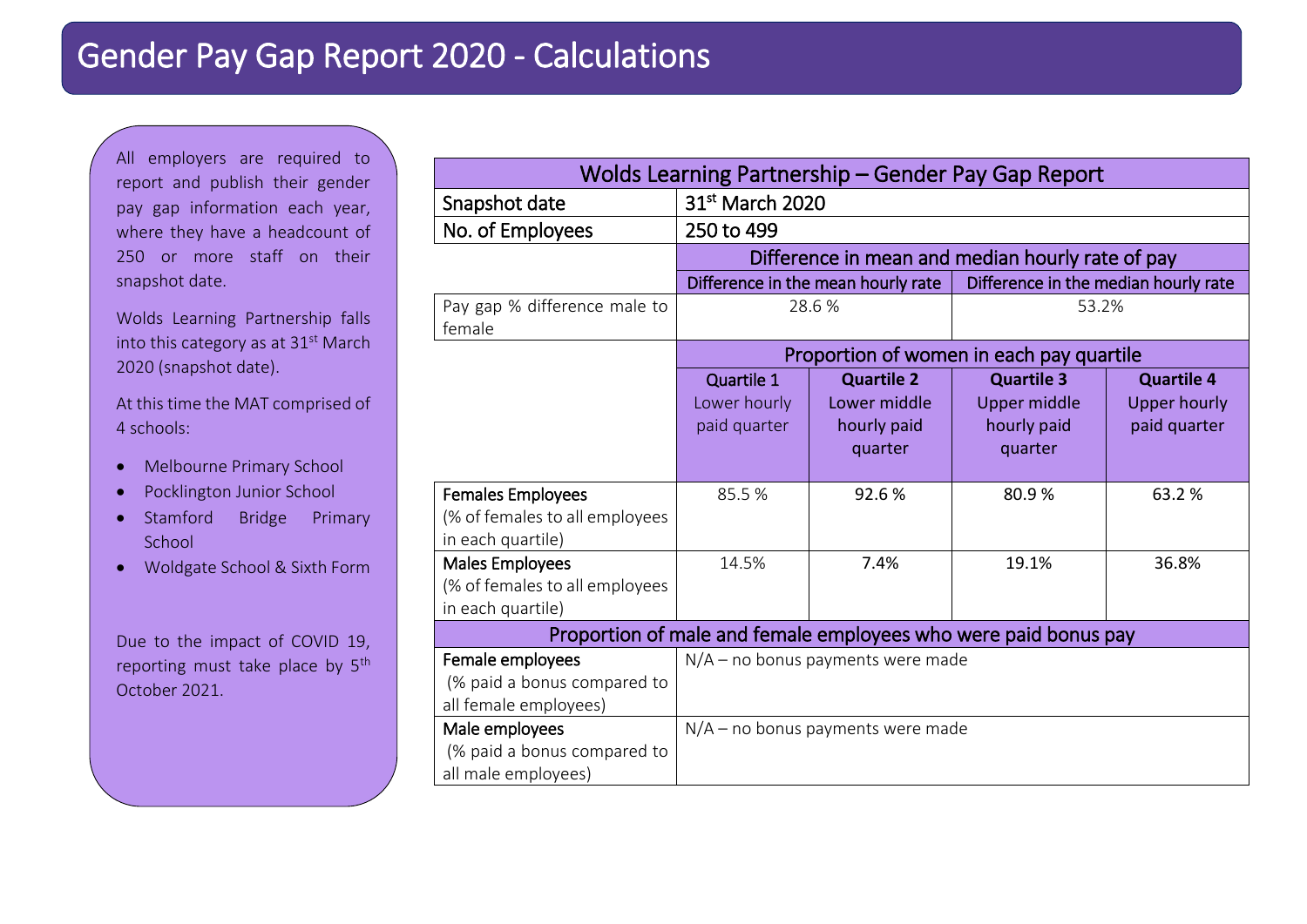## Gender Pay Gap Report 2020 – Context of Workforce

#### Composition of Workforce:

The vast majority of the Trust's workforce are females – with our workforce being made up of 80.6% female employees and 19.4% male employees. This gender imbalance in the workforce is mirrored nationally across schools. Across the Trust we have a diverse range of roles and salary scales.

The workforce is made up of two key groups of staff:

Teachers – paid in line with School Teachers Pay & Conditions. Rates of pay tend to be higher with scope for pay progression linked to PM.

|        | <b>Teachers</b> |                           |                         | <b>Support Staff</b> |                                 |                      |  |
|--------|-----------------|---------------------------|-------------------------|----------------------|---------------------------------|----------------------|--|
|        | Headcount       | % of teacher<br>workforce | % of total<br>workforce | Headcount            | % of support staff<br>workforce | % of total workforce |  |
| Female | 79              | 71.2%                     | 28.9%                   | 141                  | 87%                             | 51.6%                |  |
| Male   | 32              | 28.8%                     | 11.7%                   | 21                   | 13%                             | 7.7%                 |  |
| Total  | 111             | N/A                       | 40.7%                   | 162                  | N/A                             | 59.3%                |  |

Support Staff – paid in line with NJC for Local Government Conditions. Rates tend to be lower with no provision for pay progression.

Support staff account for 60% of our workforce, providing the critical support functions including cleaning, catering, midday supervision, administration & learning support. These roles are predominately part time, and term time only and attract predominately female applicants. Within our support staff across the Trust there is a higher proportion of females – 87% of our support staff are female, and only 13% are male. Within our teaching staff, again the majority are female at 72%. The majority of male employees across the Trust are in teaching roles, where the higher salary rates impact on both the mean and median difference in pay. This workforce structure, which is common across education, impacts on the gender pay gap.

The overall gender pay gap is skewed by the high proportion of female employees in support staff roles. If we split the teaching and support staff, there is a 11.7% mean pay gap and -4.06% (females higher median than males) median pay gap for support staff. For teachers this is a mean pay gap of 13.3% and a median pay gap of 12.2%. By considering the pay gap based on the two staff groups gives a more reflective view of the gender pay gap across the Trust.